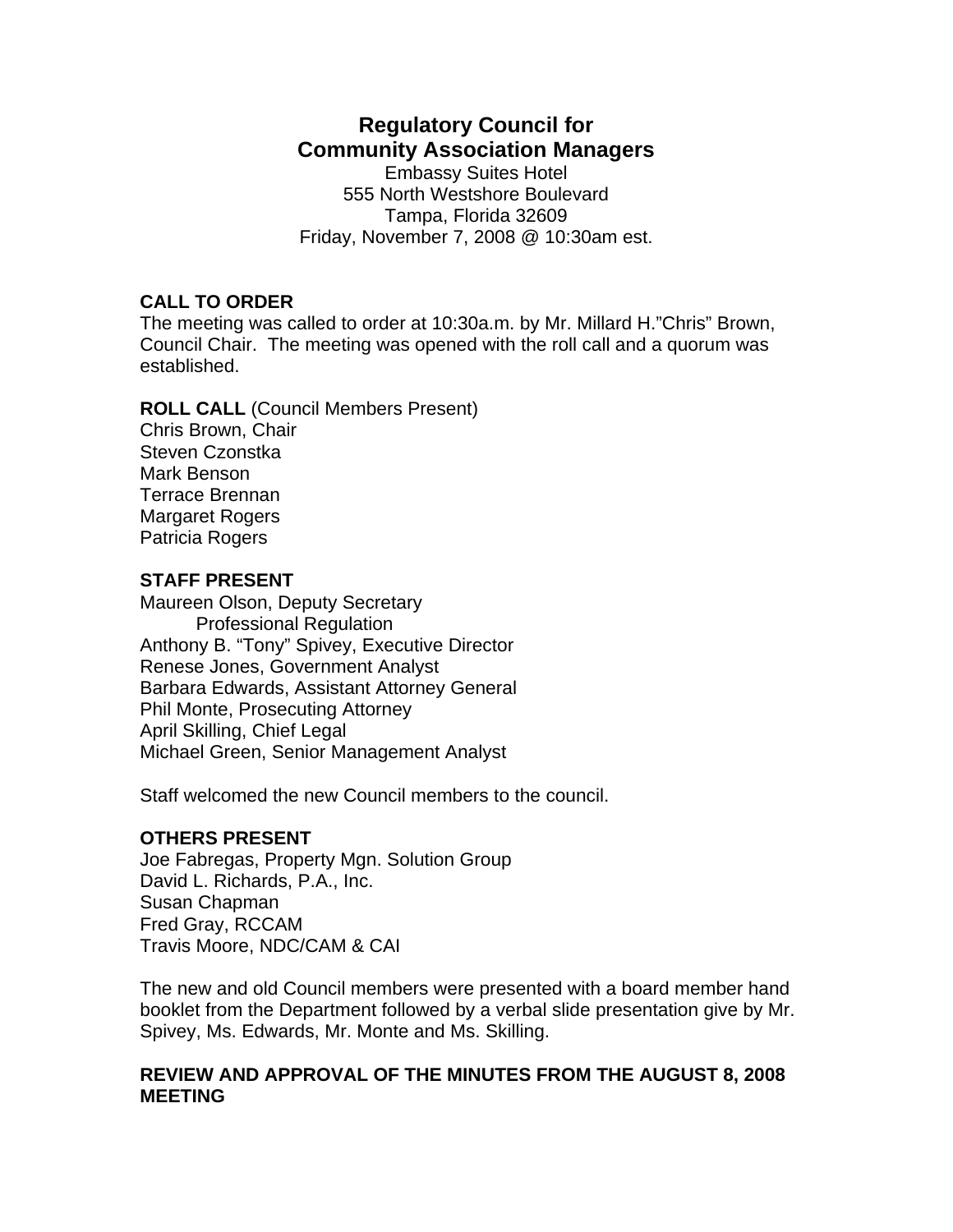Council approved the minutes with no noted changes or corrections.

- **MOTION:** Mr. Czonstka moved to approve the minutes with no noted corrections.
- **SECOND:** Mr. Benson seconded the motion and it passed unanimously.

Mr. Green gave a verbal presentation of the CAM Public Services Announcement (PSA) static on the airtime. The question was asked of him what is a PSA? He responded it is to make people aware of what a CAM does and keep them informed of illegal activities.

Mr. Brennan and Ms. Rogers disagreed with Mr. Green.

# **CHAIR REPORT**

Mr. Brown had a few comments regarding the outline of the agendas. He personally thanked Mr. Benson for his work he has done for the council.

Mr. Benson wanted to know why staff had arranged for a court reporter and police officers to be present at this meeting.

Mr. Spivey responded whenever there is a discussion involving statutes and rules a court reporter covers the meeting. Additionally, based on the amount of calls and e-mails to the Department staff regarding the meeting, a large crowd was anticipated and security was arranged for traffic control.

# **COUNCIL COUNSEL REPORT**

Ms. Edwards stated that there were no rules to be reported. She informed the Council that the Department Rules had been moved to Section 61E-14 and that includes 61E-14.001 through 61E-14.004 she requested a motion to continue the process.

**MOTION:** Ms. Libert made a motion to approve the rule process.

**SECOND:** Mr. Czonstka seconded the motion and it passed unanimously.

Ms. Edwards also asked the council for permission to change the cross references and the citations.

**MOTION:** Ms. Libert made a motion to approve the rule changes.

**SECOND:** Mr. Czonstka seconded the motion and it passed unanimously.

Ms. Edwards submitted a copy of her e-mail for the agenda to the council where she responded to Linda Close.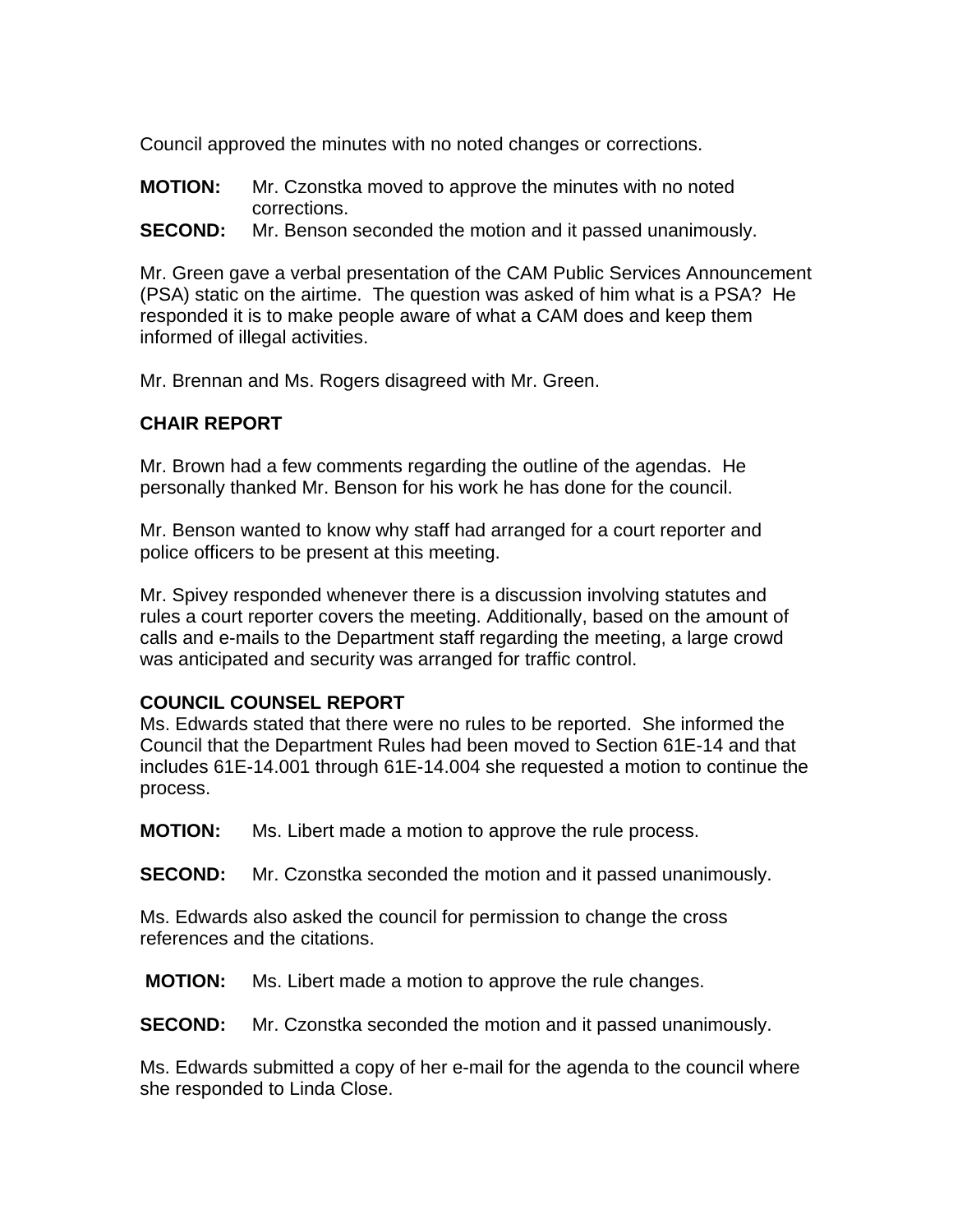Mr. Brennan submitted a letter from Betty Pitt and the council attorney advised council members that this matter is not a function for the council to address.

- **MOTION:** Ms. Rogers made a motion for the council to hear the information and to take action on it.
- **SECOND:** Mr. Benson seconded the motion.

The motion failed due to a tied vote.

 Yea ~ Mr. Brennan, Ms. Rogers and Mr. Benson Nay ~ Mr. Czonstka, Mr. Brown and Ms. Libert

#### **PROSECUTING ATTORNEY REPORT**

Mr. Monte provided a disciplinary report dated October 26, 2008 and informed the council a copy was in their agenda for review.

#### **EXECUTIVE DIRECTOR'S REPORT**

Mr. Spivey provided a current financial report and a financial briefing during the meeting.

June 30, 2008 Financial Reports: Operating Account – \$1,385,810 Unlicensed Activity Account - \$120,130

Mr. Spivey gave a report on revenue expenditures projection for 2008-2009, 2009-2010 and 2010-2011.

Regulation report added for information purposes only.

#### **GENERAL BUSINESS:**

Changes to the FAC  $61-20 \sim$  several of the council members requested staff to schedule a meeting for the council to discuss and recommend changes to the Department. The Council has been informed that they cannot make changes to the Department's rules

Update on Management Company Licensing ~ no comments.

Council Member Communication to CAMs; each other ~ Procedures cover during the slide show presentation under the Sunshine Laws.

#### **PUBLIC COMMENTS**